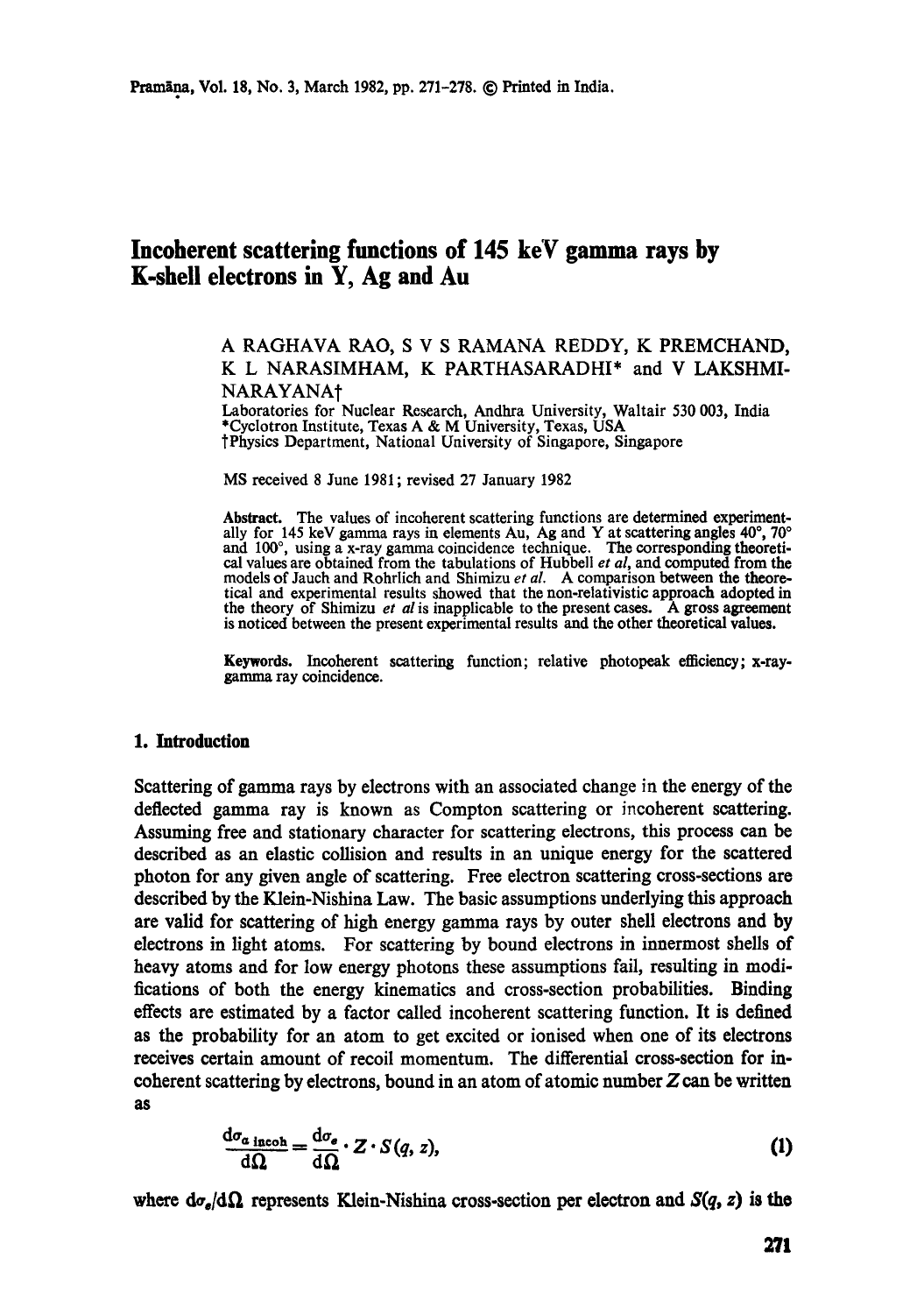incoherent scattering function. It is numerically equal to the bound to free electron scattering cross-section ratio.

The incoherent scattering function is usually expressed as  $S(v)$  or  $S(x, z)$ , where  $v = (0.333 \text{ } q\text{ }a\text{ }z^{3/2}/\hbar)$  and  $x = \sin(\theta/2)/\lambda$ . Here q is the momentum transferred to the electron, *a* is the Bohr radius and  $\theta$  is the scattering angle. Calculations of  $S(v)$  or  $S(x, z)$  are made, using different atomic models. Bewilogua (1931) and Wheeler and Lamb (1939, 1956) carried out calculations of  $S(v)$  based on Thomos Fermi Model for  $v > 0.04$  and for  $v \le 0.04$  respectively.  $S(x, z)$  is not a function of a single variable and hence a separate calculation is needed for each element. Cromer and Mann (1967) and Cromer (1969) carried out non-relativistic calculations of  $S(x, z)$  based on Hartree-Fock-Slater model for  $Z = 2$  to 100 and x from 0.005 to 80 Å<sup>-1</sup>. Shimizu *et al* (1965) calculated the incoherent scattering function  $S_k$  exclusively for K-shell electron scattering, using non-relativistic hydrogen like wave functions. The general behaviour of the incoherent scattering function, computed using various atomic models, is that it becomes zero in the limit of vanishing energy or scattering angle, becomes unity in the limit of infinite momentum transfer, and for other values of q and z,  $S(q, z)$  varies between zero and one. However this trend is not in agreement with the relativistic theory of incoherent scattering by Jauch and Rohrlich (1955), where they observed that the bound-to-free electron scattering cross-section ratio exceeds one at backward angles *(i.e.* at high momentum transfers). In the development of their theory they assumed the electron to be free but not stationary. They developed a formula for the differential incoherent scattering cross-section. Motz and Missoni (1961) slightly modified their formula which is used in the computations of the theoretical values of the present work.

The incoherent scattering functions exclusively for K-shell electrons can be experimentally determined using a coincidence method. It is well-known that in Compton scattering, the electron is either ionised or excited. If a K-vacancy occurs as a result of this process, the subsequent filling of it produces the characteristic  $K$ -x-ray. Thus the scattered photon is in coincidence with this x-ray and a coincidence gating therefore selects K-electron scattering events exclusively. In view of the direct and specific information furnished by these studies extensive investigations (Brini *et al* 1960; Sujkowski and Missoni 1961; Motz and Missioni 1961; Varma and Eswaran 1962; Dilazzaro and Missoni 1966; Shimizu *et al* 1965; Ramalingareddy *et al* 1966, 1967, 1968; Pingot 1968, 1969; East and Lewis 1969; Krishnareddy *et al* 1970, 1971, 1974; Murty *et al* 1973; Spitale and Bloom 1974, 1977) were carried out earlier. In all these studies the qualitative trends were observed. However there are considerable divergencies and discrepancies in the values of the incoherent scattering functions derived **from these** studies. A common observation was that no single theory could predict the trends observed in the experiments. An extensive programme of work has been undertaken in the Laboratories for Nuclear Research, Andhra University, Waltair and as a part of this programme some measurements with a coincidence system were carried out in elements, Y, Ag and Au using 145 keV gamma rays.

## 2. Experimental details

**The** general view of the geometrical arrangement used in the present investigations is shown in figure 1. The source supplied in a sealed metallic capsule is introduced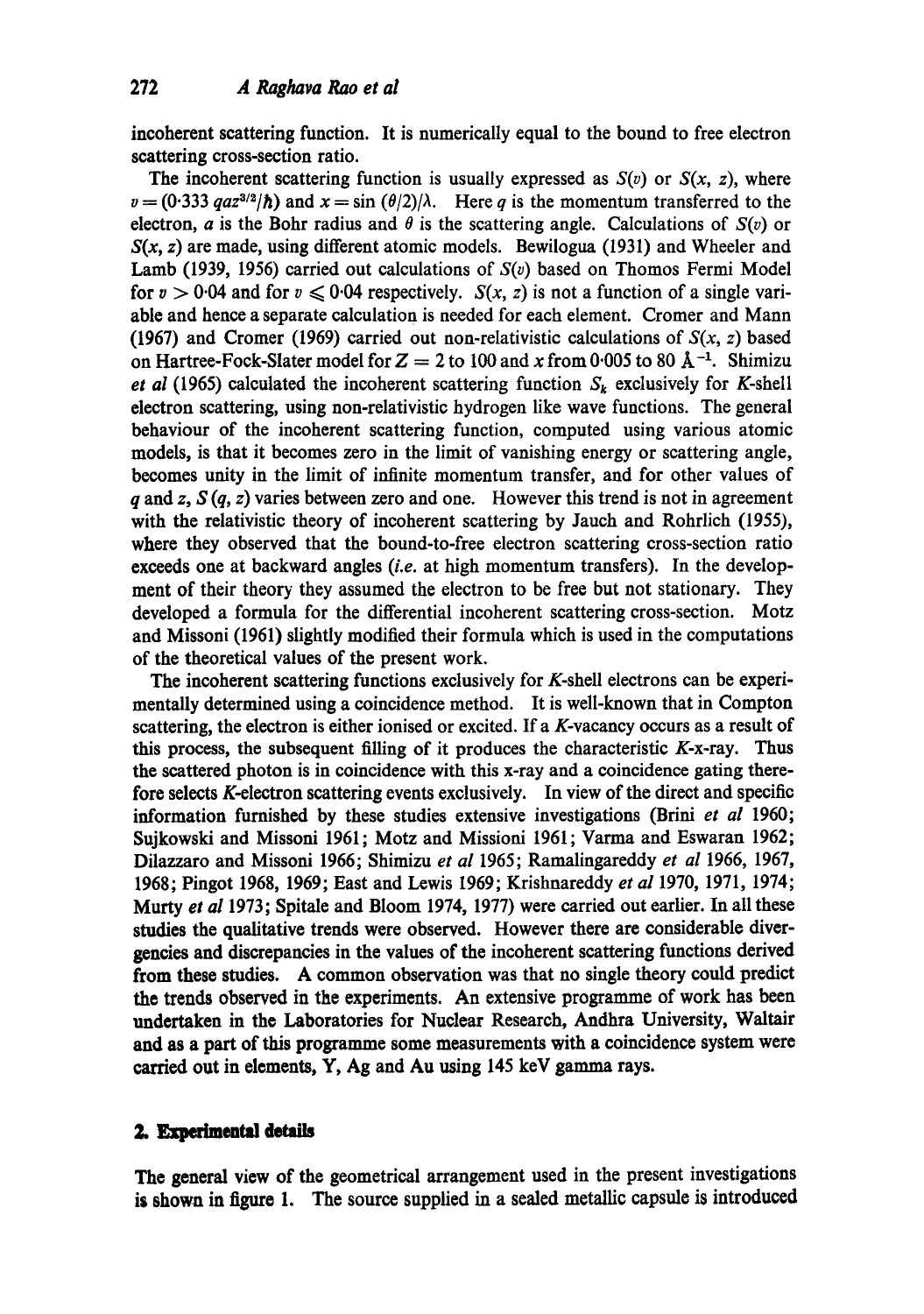

Figure 1. A general view of the geometrical arrangement of the NaI(TI) coincidence system.

in a hole, drilled in a lead filled copper tube, smoothly running into the axial brass tube of a lead filled cylinder. Provision is made at the other end of the axial tube to collimate the gamma rays by the introduction of various collimating tubes defining different solid angles at the target. The heavy source holder rests in a groove of a heavy duty iron stand. The face on the target side of the source holder is covered with 5 mm thick brass sheet with a  $1''$  hole in the centre to absorb the lead x-rays produced in the surface layers of the source holder. The target assembly is fixed at the centre of a table marked in degrees with a glass plate on its top.

The two NaI(T1) detectors are held in position on either side of the scatterer by two aluminium stands. The x detector is fixed on one side of the scatterer and the angular position of the gamma detector could be varied by placing the stand at different angles. The NaI(T1) crystals used for gamma ray and x-ray detection are of dimensions  $1\frac{3}{4}$ " diameter  $\times$  2" thick and  $1\frac{3}{4}$ " diameter  $\times$  2 mm thick respectively. These crystals are mounted on two photo multipliers of type aCA 8575. To minimize false coincidence events the crystals are surrounded by conical lead shields. The characteristics of each one of the detectors are studied independently. The resolution of the gamma detector is found to be  $15\%$  at 145 keV and that of the x-detector is found to be  $22\%$  to 30 keV. Figure 2 shows the block diagram of the coincidence system. The output from the anode of each of the photomultiplier tubes is used to generate the time logic pulses by constant fraction technique. The fast channel is formed with two constant fraction discriminators (ORTEC Model 473A), and a time to pulse height converter and single channel analyser (ORTEC Model 467). The output from time to pulse height converter forms one of the inputs to the slow coincidence unit. The other two inputs to the slow coincidence unit are derived from the  $x$ - and gamma ray channels as shown in figure 2. The gated spectrum is recorded on the ND 512 muItichannel analyser.

The foils used are of Au (161.15 mg/cm<sup>2</sup>), Ag (105.8 mg/cm<sup>2</sup>) and Y (134.2 mg/cm<sup>2</sup>). The source used is <sup>141</sup>Ce of 530 mC strength supplied by the isotope division of BARC, Bombay, India.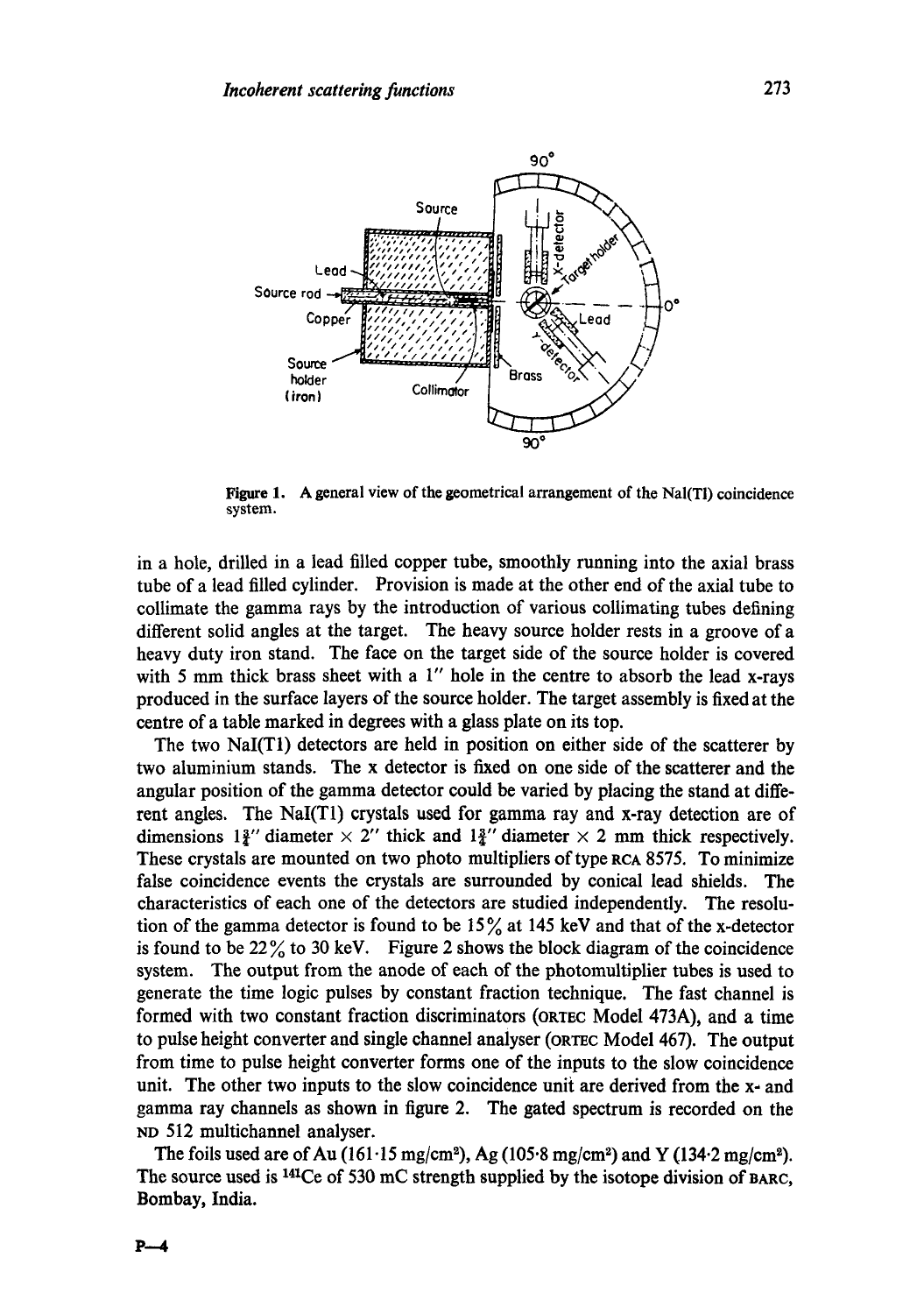

Figure 2. Block diagram of the Nal(Tl) coincidence system: 1. High voltage unit, 2. emitter follower, 3. RCA 8575, 4. linear amplifier--PA563, 5. constant fraction discriminator--473A, 6. nano sec. delay--DU672, 7.  $T_{PNC/SCA}$ -467, 8. stretcher--PS665, 9. timing  $sca - SC$  617, 10. slow coincidence-LG 666, 11. McA $-$ ND 1100.

**The** bound-to-free electron scattering cross-section ratio is determined by using **the** formula given below.

$$
\frac{d\sigma_K}{d\sigma_F} = \left[\frac{N_c/\epsilon_{\gamma K} \nu_{ab} (\gamma k)}{N_F/\epsilon_{\gamma} \nu_{ab} (\gamma)}\right] \times \left[\frac{1}{\omega_x \epsilon_x \nu_{ab} (\mathbf{x})}\right] \times \left[\frac{1}{E_c}\right] \times \left[\frac{1}{\nu_K}\right] \times \left[\frac{d_{\mathbf{Al}}}{d'} \cdot \frac{A}{A_{\mathbf{Al}}} \cdot \frac{13}{2}\right],\tag{2}
$$

where  $N_c$  is true coincidence rate,  $\epsilon_{\gamma_k}$  is the efficiency of the gamma detector for the scattered spectrum produced by K-shell electrons,  $\omega_x$  is the solid angle of the x-ray detector and  $\epsilon_x$  is the photo peak efficiency of the x-detector and  $E_c$  is the coincidence efficiency of the system.  $d'$  and  $d_{\text{Al}}$  are the thicknesses of the experimental foil and aluminium scatterer respectively expressed in mg/cm<sup>2</sup>. A and  $A_{\text{Al}}$  are the atomic weights of the target element and aluminium respectively.  $v_K$  is the K-shell fluorescent yield,  $\nu_{ab}(\gamma k)$  is the absorption factor of the scattered gamma ray due to K-shell electron and  $v_{ab}(x)$  is the absorption factor for x-rays.  $N_F$  is the count rate recorded under the scattered spectrum by electrons in the aluminium foil.  $\epsilon_r$  and  $\nu_{ab}(y)$  are the photo peak efficiency and absorption factor respectively of the gamma detector for photons scattered by aluminium target. Here it is assumed that the electrons in aluminium are free.

It can be seen from equation (2) that it is conveniently arranged as a product of five factors. The last factor involves numerical constants and data on the scatterer which can be evaluated exactly.  $v_k$ , the fluorescent yield is obtained from the tabulated values of Bambynek *et al* (1972).

#### **3. Determination of the factors**

3.1 *The first factor* 

$$
\frac{N_{C}/\epsilon_r(k) v_{ab}(rk)}{N_{F}/\epsilon_r v_{ab}(r)}
$$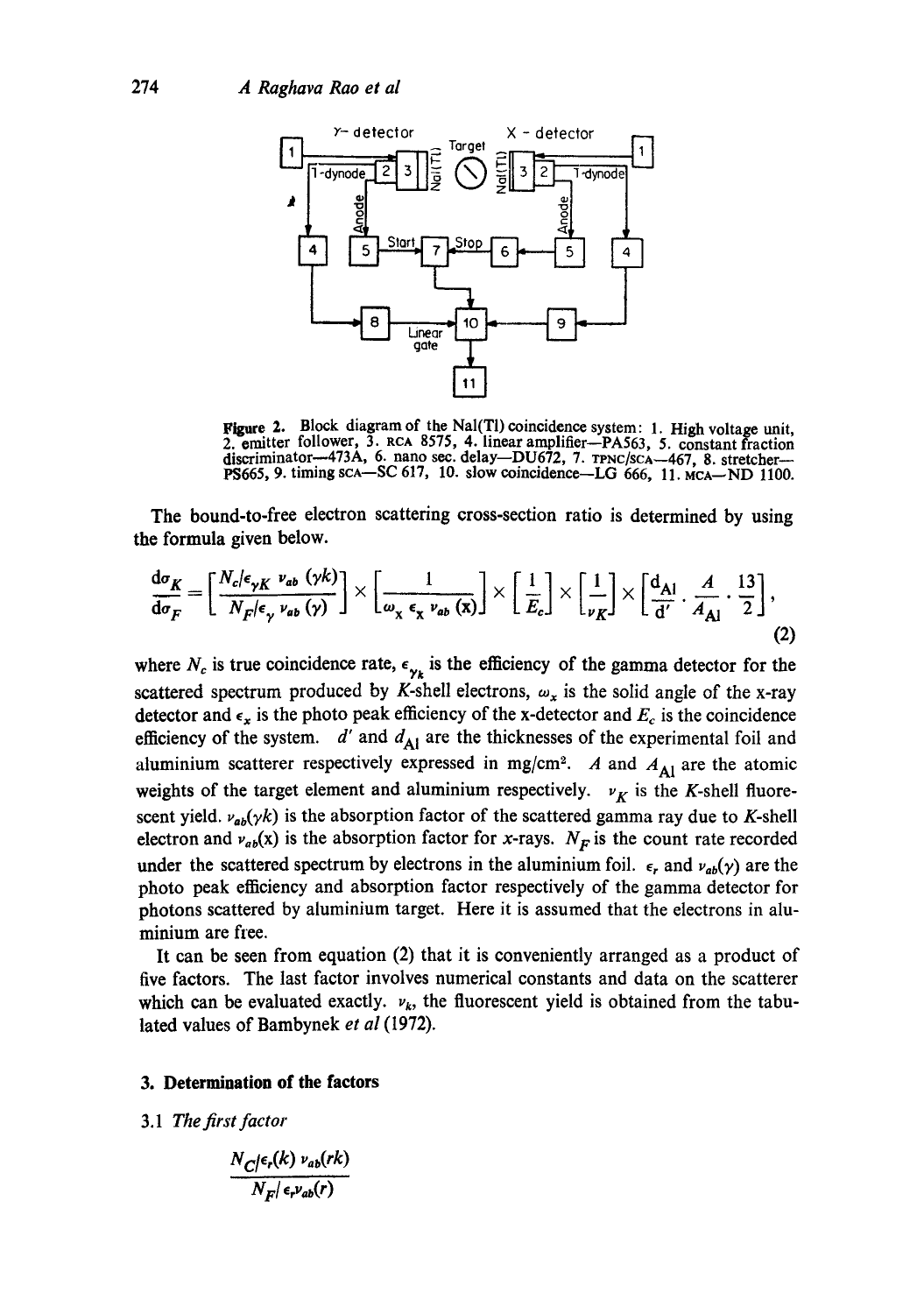From the recorded coincidence spectrum with a given scatterer, the chance and false coincidences are subtracted to yield the true coincidence count rate. The chance rate is evaluated channel by channel covering the entire spectrum with the individual singles rates and resolving time of the coincidence circuit using the relation, N-chance  $= 2\tau N_v N_v$ . The false events are estimated by conducting a coincidence experiment with an equivalent aluminium foil in the scatterer position. The false events in the experiments may arise due to any effect introducing an event in the window selected the x-ray channel and anywhere in the scattered photon spectrum recorded in the multichannel analyser. In the experiment it is presumed that all the effects that contribute to false events are taken care of by replacing the scatterer by an equivalent aluminium foil. The coincidence spectra recorded with the scatterers and aluminium foils are first corrected for efficiency and absorption in the scatterers. In the case of spectrum with the experimental scatterer it is observed that the spectrum extends over a wide range of energies. For efficiency and absorption correction therefore the spectrum is stripped into a number of 20 keV blocks and the pooled average in each block is corrected for efficiency and absorption. The efficiencies in different energy channels are inferred from the relative photo peak efficiency curve of the detector as a function of energy. To effect the absorption correction, the individual count rates in the blocks are multiplied by  $e^{\mu *}$  where  $\mu$  represents the absorption coefficient assumed from the tables of Storm and Israel (1970) and  $x$ is the mean thickness of the scatterer. Similar procedure is followed for the estimation of false coincidence. The final value of the numerator in the first factor is obtained by subtracting the pooled chance and false counts from the pooled gross counts. The denominator in the first factor is estimated from the singles spectrum recorded in the gamma detector with thin aluminium target. In this case the spectrum distribution being relatively narrow the counts under the photo peak of the background subtracted spectrum are corrected for efficiency and absorption in the scatterer.

#### 3.2 *The second factor*

$$
\left[\frac{1}{\omega_{\mathbf{X}}\epsilon_{\mathbf{X}}\nu_{ab}(\mathbf{X})}\right]
$$

This factor represents the solid angle subtended by the x-ray detector, the photo peak efficiency and absorption factor for x-rays. Absorption correction in the scatterer is carried out in the usual way by assuming exponential law, absorption coefficients ( $\mu$ ) and mean thicknesses of the scatterers. The other terms  $\omega_{x} \epsilon_x$  are estimated collectively by conducting an auxiliary experiment to determine the absolute effi. ciency of the x-detector. For this purpose a  $133$ Ba source is placed in the target position and the absolute efficiencies are extracted for various energies from singles and coincidence rates. A plot of the absolute efficiency as a function of energy with this radioactive source is used in the estimation of absolute efficiencies at the energies of present interest.

The coincidence efficiency  $E_c$  of the system is taken as one and is also verified by conducting an auxiliary experiment with <sup>133</sup>Ba source in the target position.

Substituting the various factors evaluated as described above, in (2) the final values of  $d\sigma_K/d\sigma_F$  are obtained in all cases in the present investigations.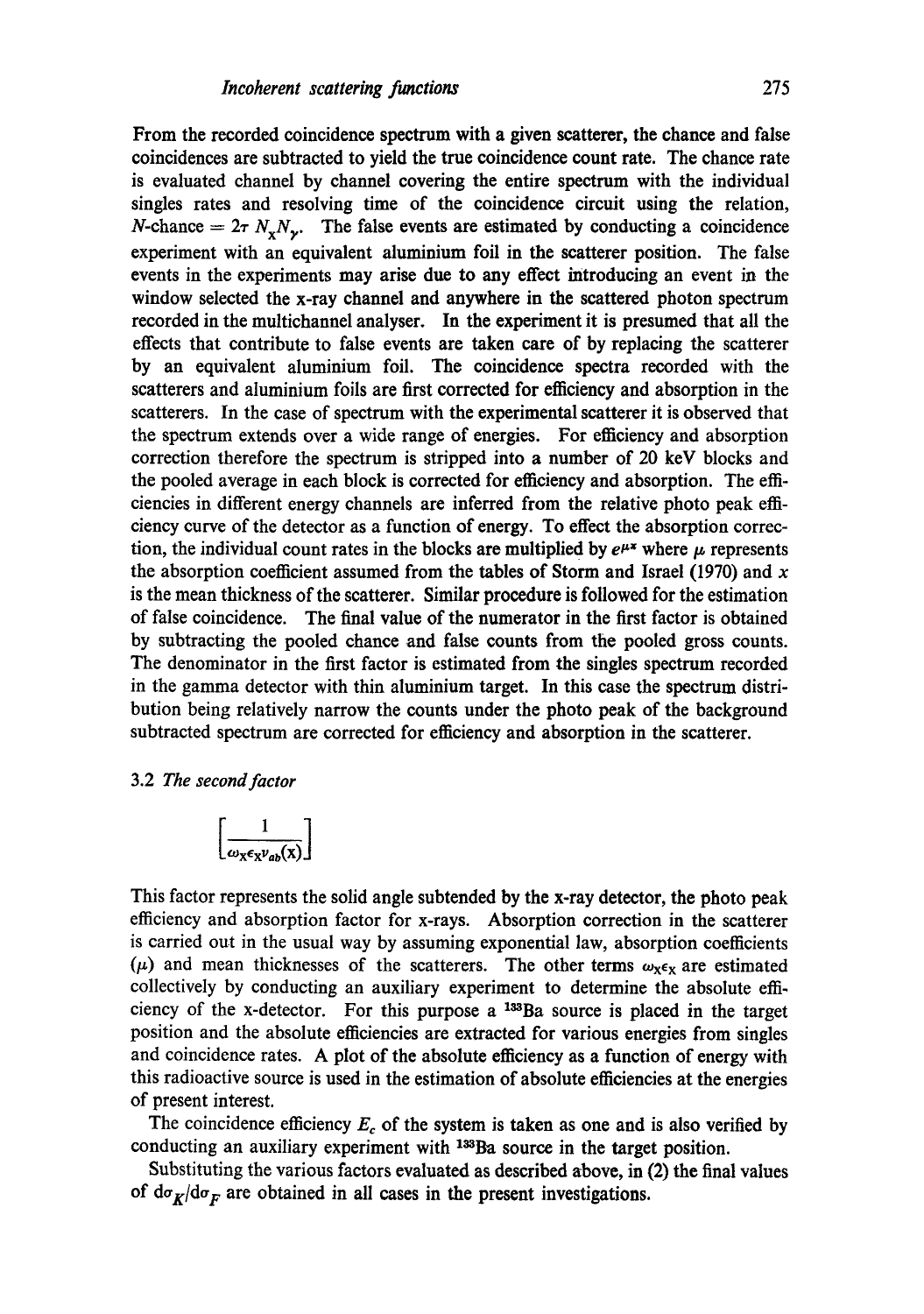# **4. Results and discussion**

The experimental results obtained with different foils and different scattering angles at 145 keV are summarized in table 1. It can be seen from the table that the experimental value of the ratio varies from 0.56 in Au at  $40^{\circ}$  to 1.55 in Y at 100 $^{\circ}$ . The former result corresponds to a reduction over the free electron value while the latter represents an enhancement. For a given momentum transfer (fixed scattering angle) the ratio decreases with increase in atomic number. For a given element for low scattering angles the ratio is smaller than one while for larger scattering angles the ratio exceeds one. These general trends are observed in most of the earlier investigations also.

The present experimental values however cannot be compared with other experimental results inasmuchas no data exist at 145 keV in the elements investigated here. Spitale and Bloom (1974, 1977) were the only investigators who carried out measurements at 145 keV in elements Ho, Sn and Fe. Their results in Sn can be compared with the present results in Ag. They however did not furnish numerical values of  $d\sigma_K/d\sigma_F$ . The values inferred from their graphs indicated substantial decrease in the ratio for 40 $\degree$ . For angles of scattering 70 $\degree$  and 100 $\degree$  however their values were close to unity. Taken together with the present experimental errors there is a gross agreement with the result of Spitale and Bloom (1974, 1977).

In the present experiments, the results with Au scatterer are of special interest, in view of the fact that the degraded photon spectrum in no case extends upto the full energy expected from kinematics of free electron scattering. The binding effects are therefore expected to be severe. As the binding energy of the  $K$  electron decreases towards lower Z, the situation is expected to be less severe for Y scatters, the case of Ag scatters being intermediary.

The present experimental values of incoherent scattering functions may be compared with the theoretical values furnished in table 1. The table includes three sets

| Scattering<br>angle in<br>degrees |                                                       |                         |                         |                         |
|-----------------------------------|-------------------------------------------------------|-------------------------|-------------------------|-------------------------|
|                                   |                                                       | Au                      | Ag                      | Y                       |
| $40^\circ$                        | Expt.<br>Theoretical:                                 | $0.56 + 0.07$           | $0.7 + 0.1$             | $0.96 + 0.29$           |
|                                   | Shimizu<br>Jauch and Rohrlich<br>Hubbell et al        | 0.072<br>0.907<br>0.869 | 0.144<br>0.97<br>0.922  | 0.188<br>0.979<br>0.937 |
| 70°                               | Expt.<br>Theoretical:                                 | $0.93 + 0.07$           | $0.93 + 0.17$           | $1.33 + 0.4$            |
|                                   | Shimizu<br>Jauch and Rohrlich<br>Hubbell <i>et al</i> | 0.121<br>1.172<br>0.939 | 0.266<br>0.997<br>0.960 | 0.366<br>0.967<br>0.969 |
| $100^\circ$                       | Expt.<br>Theoretical:                                 | $1.22 + 0.08$           | $1.19 + 0.2$            | $1.55 + 0.47$           |
|                                   | Shimizu<br>Jauch and Rohrlich<br>Hubbell et al        | 0.159<br>2.163<br>0.967 | 0.38<br>1.229<br>0.982  | 0.539<br>1.15<br>0.988  |

**Table** 1. Comparison of experimental and theoretical values of incoherent scattering functions for 145 keV Gamma rays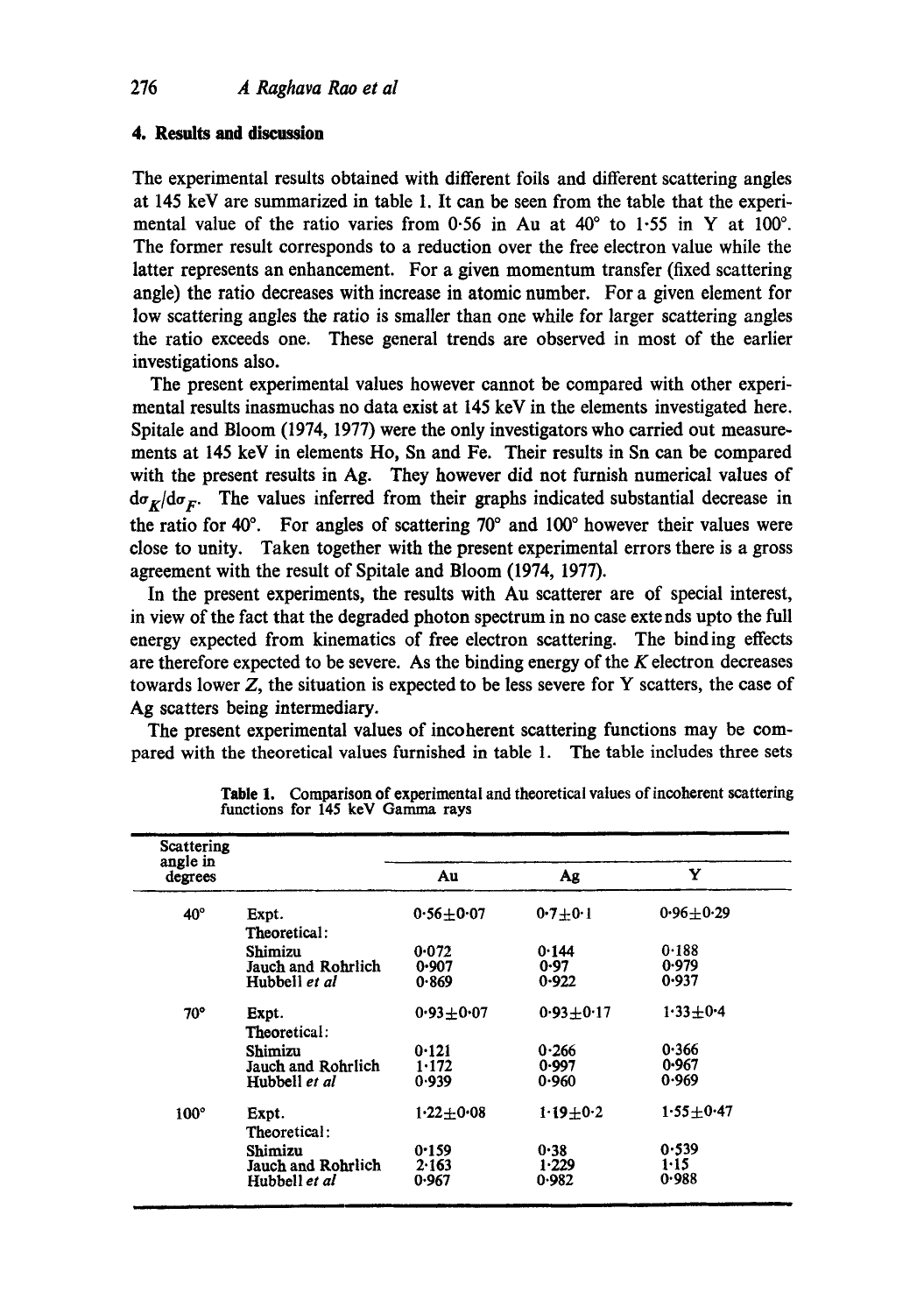of theoretical values. One set is obtained by interpolation of the values tabulated by Hubbel *et al* (1975). These are however the 'whole atom' values. The second set is evaluated using the explicit formulae of Shimizu *et al* (1965). These values are specifically for  $K$  shell electrons. But non-relativistic wavefunctions were employed in arriving at the formulae. The third set of theoretical values are evaluated from the formulae furnished by Jauch and Rohrlich (1955). These formulae were arrived on the basis of large momentum transfer to the struck electron, so that it could be considered to be free. But because of the finite momentum of the electron in the K-shell, the stationary criterion in classical scattering does not hold. In the present case, since the primary photon energy is small, the momentum transferred to the electron in the collision is not considerably larger than the momentum of the electron in K-shell. Thus, the formulae are not expected to hold strictly, at least in the ease of Au scatterers. Thus the present experimental values are not expected to show complete agreement with any of the theoretical sets.

It may be observed from the table that the present experimental values in all cases, are higher than the theoretical values of Shimizu *et al,* thereby indicating that nonrelativistic approach is inapplicable in the present ease. The agreement in some cases with the other sets only indicates that predominant contribution to the binding effects arises from  $K$  shell electrons or free and non-stationary criteria partially hold. The present experimental study indicates the need for a rigorous relativistic approach in the evaluation of K-shell binding effects.

### **References**

- Bambynek W, Crasemann B, Fink R W, Fround H U, Mark H, Swift C D, Price R E and Venugopala Rao P 1972 *Rev. Mod. Phys. 44* 716
- Bewilogua L 1931 *Z. Phys.* 32 740
- Brini D, Pusehini E, Grimelini N T and Murty D S R 1960 *I! Nuovo Cimento* 16 1727
- Cromer D T 1969 *J. Chem. Phys.* 50 4857
- Cromer D T and Mann J B 1967 *J. Chem. Phys.* 47 1892
- Dilazzaro M A and Missoni G 1966 *ISS* 66/6, 7, 8
- East L V and Lewis E R 1969 *Physics 44* 595
- Hubbel J H, Veigele Wm J, Briggs E A, Brown R T, Cromer D T and Howerton K J 1975 *J. Phys. Chem. Ref. Data* 4 No. 3
- Jaueh and Rohrlich F 1955 *The theories of photons and electrons* (Cambridge: Addison Wesley) p. 232
- Krishnareddy D V, Narasimhacharyulu E and Murty D S R 1970 *Proc. Indian Acad. Sci.* A72 785
- Krislmareddy D V, Narasimhacharyulu E and Murty D S R 1971 *Indian J. Pure Appl. Phys.* 9 305
- Krishnareddy D V, Narasimhacharyulu E and Murty D S R 1974 *Physica* 75 394
- Motz J W and Missoni G 1961 *Phys. Rev.* 124 1458
- Murty D S R, Goviadareddy V and Narasimhaeharyulu E 1973 *J. Phys.* A6 265
- Pingot O 1968 *Nucl. Phys.* All9 667
- Pingot O 1969 *Nucl. Phys.* A133 334
- Ramalingareddy A, Lakshminarayana V and Swamy Jnanananda 1966 *Indian J. Pure Appl. Phys.*  **4** 371
- Ramalingareddy A, Lakshminarayana V and Swamy Jnanananda 1967 *Prec. Phy. See.* 91 71
- Ramalingareddy A, Parthasaradhi K, Lakshminarayana V and Swamy Jnanananda 1968 *Indian J. Pure Appl. Phys.* 4 371
- Shimizu S, Nakayama Y and Mukoyama T 1965 *Phys. Rev.* AI40 806
- Spitale G C and Bloom S D 1974 *UCRL Reports* 51596
- Spitale G C and Bloom S D 1977 *Phys. Rev.* AI6 221-30